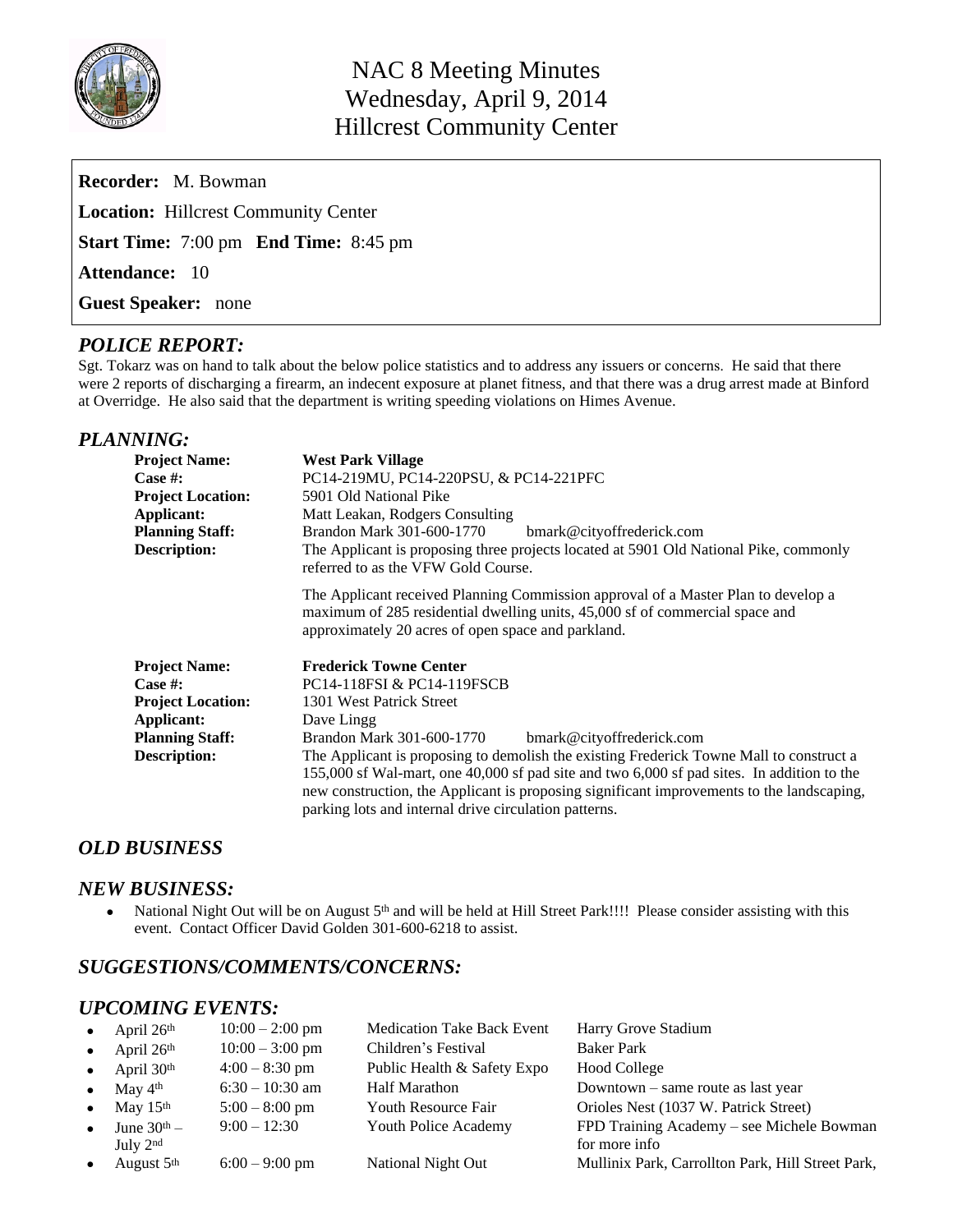# *NAC 8 CONTACT INFORMATION:*

NAC 8 Contact Susan Churchill [susanchur@hotmail.com](mailto:susanchur@hotmail.com) NAC 8 Contact Scott Darby sdarby 1601@gmail.com<br>NAC 8 Contact Lance English Imenglish@comcast.net NAC 8 Contact Maureen English momenglish@comcast.net Lance English [lmenglish@comcast.net](mailto:lmenglish@comcast.net) NAC 8 Contact Maureen English [momenglish@comcast.net](mailto:momenglish@comcast.net) Steven Stoyke quemzeee2@aol.com NAC 8 Contact Steven Stoyke [quemzeee2@aol.com](mailto:quemzeee2@aol.com)

Frederick Police Department Sgt. Tom Tokarz 301-600-1240 ttokarz@frederickmdpolice.org<br>Frederick Police Department Cpl. Rebecca Carrado 301-600-6236 rcarrado@frederickmdpolice.org Frederick Police Department Cpl. Rebecca Carrado 301-600-6236<br>Code Enforcement Dave Beers 301-301-3837

**NAC 8 MEETINGS – 7:00 pm** Hillcrest Community Center, 1150 Orchard Terrace

Michele Bowman, Community Outreach/NAC Specialist 301-600-2091 mbowman@frederickmdpolice.org<br>Frederick Police Department Sgt. Tom Tokarz 301-600-1240 ttokarz@frederickmdpolice.org

**Emergency:** 911

**Non-Emergency:** 301-600-2100

[fpdcrimetip@frederickmdpolice.org](mailto:fpdcrimetip@frederickmdpolice.org)

301-600 TIPS (8477) – phone 240-674-TIPS (8477) - text

dbeers@cityoffrederick.com

**FREDERICK POLICE DEPARTMENT**

**Anonymous Crime Tips**

FACEBOOK

Please "like" the following

Frederick Police Department Neighborhood Advisory Council

City of Frederick DPW

 May 14th June 11<sup>th</sup> August 13th September 10<sup>th</sup> October 8<sup>th</sup> November 12th

#### **FPD Statistics**

| <b>CALL TYPE</b>              |              | Jan                              | Feb                            | Mar                   | Apr               | <b>May</b>          | June                | July                | Aug              | <b>Sept</b>         | Oct                            | <b>Nov</b>            | <b>Dec</b>                 |
|-------------------------------|--------------|----------------------------------|--------------------------------|-----------------------|-------------------|---------------------|---------------------|---------------------|------------------|---------------------|--------------------------------|-----------------------|----------------------------|
| <b>Calls For Service</b>      | 2011         | 661                              | 670                            | 838                   | 721               | 538                 | 515                 | 750                 | 736              | 844                 | $\overline{777}$               | 684                   | 768                        |
|                               | 2012         | 688                              | 600                            | 698                   | 690               | 683                 | 726                 | 768                 | 655              | 580                 | 741                            | 646                   | 778                        |
|                               | 2013         | 662                              | 672                            | 712                   | 691               | 707                 | 724                 | 705                 | 727              | 652                 | 747                            | 724                   | 704                        |
|                               | 2014         | 849                              | 945                            | 838                   |                   |                     |                     |                     |                  |                     |                                |                       |                            |
| Beat/Patrol Checks            | 2011         | 83                               | 54                             | 108                   | 74                | 72                  | 46                  | 61                  | 40               | 118                 | 127                            | 70                    | 125                        |
| (proactive)                   | 2012<br>2013 | 78<br>73                         | 46<br>115                      | 91<br>83              | 96<br>115         | 120<br>88           | 108<br>92           | 95<br>81            | 74<br>126        | 75<br>85            | 116<br>102                     | 117<br>66             | 108<br>85                  |
|                               | 2014         | 193                              | 237                            | 148                   |                   |                     |                     |                     |                  |                     |                                |                       |                            |
| Traffic Stops (proactive)     | 2011         | 152                              | 152                            | 156                   | 123               | 84                  | 66                  | 112                 | 139              | 158                 | 147                            | 98                    | 125                        |
|                               | 2012         | 131                              | 130                            | 153                   | 99                | 78                  | 66                  | 70                  | 68               | 61                  | 101                            | 107                   | 131                        |
|                               | 2013         | 125                              | 185                            | 169                   | 83                | 122                 | 80                  | 59                  | 73               | 56                  | 87                             | 117                   | 94                         |
|                               | 2014         | 126                              | 122                            | 124                   |                   |                     |                     |                     |                  |                     |                                |                       |                            |
| <b>Calls Minus Above</b>      | 2011         | 426                              | 464                            | 574                   | 524               | 382                 | 403                 | 577                 | 557              | 568                 | 506                            | 516                   | 518                        |
| (proactive)                   | 2012         | 557                              | 470                            | 545                   | 591               | 605                 | 660                 | 603                 | 513              | 444                 | 524                            | 422                   | 539                        |
|                               | 2013         | 464                              | 372                            | 460                   | 493               | 497                 | 552                 | 565                 | 528              | 511                 | 558                            | 541                   | 525                        |
|                               | 2014         | 530<br>$\overline{3}$            | 586<br>10                      | 566<br>$\overline{3}$ |                   |                     | $\overline{9}$      |                     | $\overline{9}$   | $\overline{9}$      | $\overline{10}$                |                       |                            |
| Alarms                        | 2011<br>2012 | 18                               | 17                             | 12                    | 14<br>15          | 6<br>18             | 21                  | 6<br>17             | 14               | 14                  | 15                             | 5<br>10               | 6<br>31                    |
|                               | 2013         | 18                               | 18                             | 15                    | 18                | 22                  | 23                  | 21                  | 25               | 13                  | 22                             | 22                    | 33                         |
|                               | 2014         | 22                               | 12                             | 19                    |                   |                     |                     |                     |                  |                     |                                |                       |                            |
| <b>Average Calls Per Day</b>  | 2011         | 14                               | 15                             | 19                    | 17                | 13                  | 13                  | 19                  | 18               | 19                  | 16                             | 17                    | 17                         |
|                               | 2012         | 15                               | 14                             | 15                    | 16                | 16                  | 18                  | 20                  | 17               | 14                  | 17                             | 14                    | 17                         |
|                               | 2013         | 15                               | 12                             | 15                    | 16                | 16                  | 18                  | 18                  | 17               | 17                  | 18                             | 17                    | 16                         |
|                               | 2014         | 17                               | 19                             | 18                    |                   |                     |                     |                     |                  |                     |                                |                       |                            |
| 911                           | 2011         | 65                               | $\overline{52}$                | 94                    | 72                | 52                  | 72                  | 79                  | 85               | 77                  | 76                             | $\overline{89}$       | 87                         |
|                               | 2012         | 88                               | 83                             | 93                    | 83                | 92                  | 88                  | 106                 | 94               | 94                  | 94                             | 58                    | 103                        |
|                               | 2013         | 83                               | 96                             | 88                    | 126               | 83                  | 111                 | 119                 | 126              | 99                  | 89                             | 98                    | 91                         |
|                               | 2014         | 91                               | 122                            | 110                   |                   |                     |                     |                     |                  |                     |                                |                       |                            |
| Misc. (funerals, Noise, etc.) | 2011         | 62                               | 90                             | 96                    | 71                | 44                  | 52                  | 98                  | 70               | 78                  | 73                             | $\overline{70}$<br>33 | 84                         |
|                               | 2012<br>2013 | 49<br>33                         | 45<br>23                       | 51<br>59              | 11<br>42          | 42<br>57            | 44<br>56            | 57<br>47            | 50<br>47         | 27<br>51            | 45<br>24                       | 42                    | 43<br>32                   |
|                               | 2014         | 64                               | 122                            | 51                    |                   |                     |                     |                     |                  |                     |                                |                       |                            |
| Accident, Personal Injury     | 2011         | $\overline{4}$                   | $\mathbf{1}$                   | $\overline{3}$        | $\overline{c}$    | $\mathbf{1}$        | 3                   | $\overline{4}$      | 3                | $\mathbf{1}$        | $\overline{4}$                 | $\overline{4}$        | $\overline{4}$             |
|                               | 2012         | $\mathbf{1}$                     | 1                              | $\overline{c}$        | 3                 | $\sqrt{2}$          | $\overline{4}$      | 4                   | $\sqrt{2}$       | $\mathbf{1}$        | $\mathbf{1}$                   | $\boldsymbol{0}$      | $\overline{c}$             |
|                               | 2013         | $\sqrt{2}$                       | $\mathbf{1}$                   | 5                     | 3                 | $\overline{4}$      | $\mathbf{1}$        | $\mathbf{1}$        | $\mathbf{1}$     | $\mathbf{1}$        | 3                              | $\theta$              | $\overline{c}$             |
|                               | 2014         | 3                                | $\Omega$                       | $\overline{0}$        |                   |                     |                     |                     |                  |                     |                                |                       |                            |
| Accident, Property Damage     | 2011         | $\overline{13}$                  | $\overline{4}$                 | 11                    | 14                | 11                  | $\overline{\bf 8}$  | 8                   | 6                | $\overline{4}$      | $\overline{12}$                | $\overline{10}$       | 13                         |
|                               | 2012<br>2013 | 6<br>6                           | 10<br>8                        | 8<br>8                | 11<br>11          | 5<br>8              | 8<br>16             | 13<br>8             | 8<br>6           | 6<br>15             | 9<br>6                         | 6<br>13               | 16<br>9                    |
|                               | 2014         | 6                                | 13                             | 10                    |                   |                     |                     |                     |                  |                     |                                |                       |                            |
| Accident, Vehicle             | 2011         | 27                               | 11                             | $\overline{21}$       | 21                | 15                  | 15                  | 16                  | 13               | 11                  | 17                             | 21                    | 24                         |
|                               | 2012         | 23                               | 24                             | 16                    | 25                | 18                  | 26                  | 25                  | 16               | 12                  | 17                             | 18                    | 27                         |
|                               | 2013         | 17                               | 16                             | 21                    | 22                | 20                  | 29                  | 22                  | 18               | 23                  | 26                             | 21                    | 24                         |
|                               | 2014         | 17                               | 25                             | 24                    |                   |                     |                     |                     |                  |                     |                                |                       |                            |
| <b>Alcohol Complaint</b>      | 2011         | $\overline{0}$                   | 1                              | $\overline{0}$        | $\overline{0}$    | $\mathbf{0}$        | $\mathbf{0}$        | $\overline{0}$      | $\overline{0}$   | $\Omega$            | $\mathbf{0}$                   | $\mathbf{0}$          | $\mathbf{0}$               |
|                               | 2012         | $\mathbf{0}$                     | $\overline{0}$                 | $\overline{0}$        | $\boldsymbol{0}$  | $\boldsymbol{0}$    | $\boldsymbol{0}$    | $\boldsymbol{0}$    | $\boldsymbol{0}$ | $\boldsymbol{0}$    | $\boldsymbol{0}$               | $\boldsymbol{0}$      | $\boldsymbol{0}$           |
|                               | 2013         | $\mathbf{0}$                     | $\mathbf{0}$                   | $\mathbf{0}$          | $\Omega$          | $\overline{0}$      | $\Omega$            | $\Omega$            | $\mathbf{0}$     | $\Omega$            | $\Omega$                       | $\Omega$              | $\mathbf{0}$               |
|                               | 2014         | $\boldsymbol{0}$                 | $\overline{0}$                 | $\mathbf{1}$          |                   |                     |                     |                     |                  |                     |                                |                       |                            |
| Assault                       | 2011         | $\overline{\mathbf{3}}$          | $\overline{3}$                 | $\overline{4}$<br>3   | $\overline{4}$    | $\mathbf{1}$        | $\overline{c}$      | 3                   | $\sqrt{3}$       | 5<br>$\overline{7}$ | $\mathbf{1}$                   | 3<br>5                | $\,1$                      |
|                               | 2012<br>2013 | $\overline{4}$<br>$\overline{c}$ | $\mathbf{1}$<br>$\overline{4}$ | $\overline{4}$        | 2<br>$\mathbf{1}$ | $\overline{4}$<br>3 | $\overline{4}$<br>3 | $\overline{4}$<br>3 | 5<br>9           | 8                   | $\overline{4}$<br>$\mathbf{1}$ | 3                     | $\sqrt{2}$<br>$\mathbf{1}$ |
|                               |              |                                  |                                |                       |                   |                     |                     |                     |                  |                     |                                |                       |                            |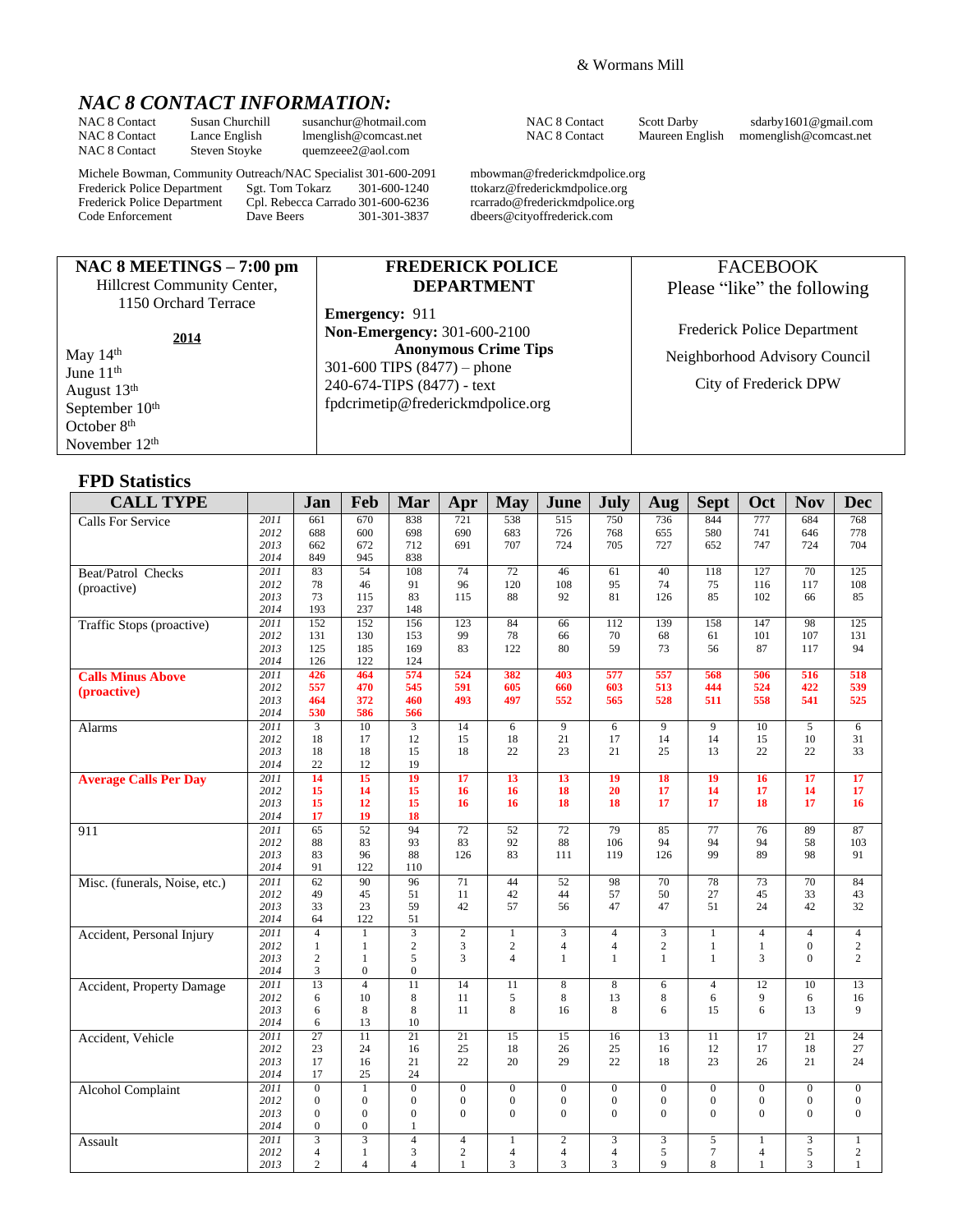|                                 | 2014         | $\mathfrak{Z}$    | $\overline{4}$                   | 1                       |                                  |                                  |                                    |                                  |                              |                                    |                                |                       |                              |
|---------------------------------|--------------|-------------------|----------------------------------|-------------------------|----------------------------------|----------------------------------|------------------------------------|----------------------------------|------------------------------|------------------------------------|--------------------------------|-----------------------|------------------------------|
|                                 | 2011         | $\overline{0}$    | $\overline{0}$                   | $\overline{0}$          | $\overline{0}$                   | $\mathbf{0}$                     |                                    | $\overline{0}$                   |                              | $\boldsymbol{0}$                   | $\mathbf{1}$                   | 1                     | $\boldsymbol{0}$             |
| <b>Attempt to Locate</b>        |              |                   |                                  |                         |                                  |                                  | $\mathbf{1}$                       |                                  | $\mathbf{1}$                 |                                    |                                |                       |                              |
|                                 | 2012<br>2013 | $\mathbf{1}$<br>2 | $\mathbf{0}$<br>$\boldsymbol{0}$ | $\boldsymbol{0}$        | $\mathbf{1}$<br>$\boldsymbol{0}$ | $\boldsymbol{0}$<br>$\mathbf{0}$ | $\boldsymbol{0}$<br>$\overline{2}$ | $\boldsymbol{0}$<br>$\mathbf{0}$ | $\mathbf{2}$<br>$\mathbf{1}$ | $\boldsymbol{0}$<br>$\overline{0}$ | $\mathbf{0}$<br>$\overline{0}$ | 1<br>$\boldsymbol{0}$ | $\mathbf{1}$<br>$\mathbf{0}$ |
|                                 | 2014         | $\mathbf{0}$      | $\boldsymbol{0}$                 | 1<br>$\mathbf{0}$       |                                  |                                  |                                    |                                  |                              |                                    |                                |                       |                              |
|                                 |              |                   |                                  |                         |                                  |                                  |                                    |                                  |                              |                                    |                                |                       |                              |
| Burglary, B&E in Progress       | 2011         | $\mathbf{0}$      | $\overline{0}$                   | $\boldsymbol{0}$        | $\boldsymbol{0}$                 | $\boldsymbol{0}$                 | $\mathbf{0}$                       | $\boldsymbol{0}$                 | $\mathbf{0}$                 | $\boldsymbol{0}$                   | $\boldsymbol{0}$               | $\boldsymbol{0}$      | $\mathbf{0}$                 |
|                                 | 2012         | $\mathbf{0}$      | $\boldsymbol{0}$                 | $\boldsymbol{0}$        | $\boldsymbol{0}$                 | $\boldsymbol{0}$                 | $\boldsymbol{0}$                   | $\boldsymbol{0}$                 | $\boldsymbol{0}$             | $\boldsymbol{0}$                   | $\boldsymbol{0}$               | 0                     | $\mathbf{0}$                 |
|                                 | 2013         | $\mathbf{0}$      | $\boldsymbol{0}$                 | $\boldsymbol{0}$        | $\mathbf{0}$                     | $\boldsymbol{0}$                 | $\mathbf{0}$                       | $\boldsymbol{0}$                 | $\boldsymbol{0}$             | $\overline{0}$                     | 1                              | 0                     | $\mathbf{1}$                 |
|                                 | 2014         | $\mathbf{0}$      | $\boldsymbol{0}$                 | $\boldsymbol{0}$        |                                  |                                  |                                    |                                  |                              |                                    |                                |                       |                              |
| <b>Burglary</b> , Commercial    | 2011         | $\overline{0}$    | $\overline{0}$                   | $\mathbf{1}$            | $\overline{0}$                   | $\boldsymbol{0}$                 | $\mathbf{0}$                       | $\boldsymbol{0}$                 | $\mathbf{0}$                 | $\boldsymbol{0}$                   | $\mathbf{0}$                   | $\boldsymbol{0}$      | $\mathbf{0}$                 |
|                                 | 2012         | $\mathbf{0}$      | $\mathbf{1}$                     | $\boldsymbol{0}$        | $\boldsymbol{0}$                 | $\mathbf{1}$                     | $\boldsymbol{0}$                   | $\mathbf{1}$                     | $\boldsymbol{0}$             | $\boldsymbol{0}$                   | $\mathbf{1}$                   | $\mathbf{1}$          | $\boldsymbol{0}$             |
|                                 | 2013         | $\mathbf{0}$      | $\boldsymbol{0}$                 | 1                       | $\mathbf{1}$                     | $\mathbf{1}$                     | $\mathbf{0}$                       | $\boldsymbol{0}$                 | $\mathbf{2}$                 | $\overline{0}$                     | $\mathbf{1}$                   | $\boldsymbol{0}$      | $\mathbf 0$                  |
|                                 | 2014         | $\overline{c}$    | $\boldsymbol{0}$                 | $\boldsymbol{0}$        |                                  |                                  |                                    |                                  |                              |                                    |                                |                       |                              |
| <b>Burglary</b> , Residential   | 2011         | $\overline{2}$    | $\overline{2}$                   | $\mathbf{1}$            | $\mathbf{1}$                     | $\mathbf{1}$                     | 3                                  | $\boldsymbol{0}$                 | $\sqrt{2}$                   | $\overline{4}$                     | $\mathbf{1}$                   | 4                     | $\mathbf{1}$                 |
|                                 | 2012         | $\mathbf{0}$      | $\sqrt{2}$                       | $\sqrt{2}$              | 3                                | $\mathbf{1}$                     | $\sqrt{2}$                         | $\mathbf{1}$                     | $\boldsymbol{0}$             | 3                                  | $\boldsymbol{0}$               | 3                     | $\mathbf{1}$                 |
|                                 | 2013         | $\boldsymbol{0}$  | $\mathbf{1}$                     | $\mathbf{1}$            | 5                                | 3                                | $\overline{2}$                     | $\overline{c}$                   | 3                            | $\mathbf{1}$                       | $\mathbf{0}$                   | $\overline{c}$        | $\overline{4}$               |
|                                 | 2014         | $\mathbf{2}$      | $\boldsymbol{0}$                 | $\mathbf{1}$            |                                  |                                  |                                    |                                  |                              |                                    |                                |                       |                              |
| Destruction of                  | 2011         | 5                 | $\overline{4}$                   | 6                       | $\tau$                           | 3                                | 5                                  | 11                               | 9                            | 6                                  | 12                             | 5                     | 3                            |
| Property/Vandalism              | 2012         | 5                 | $\sqrt{2}$                       | $\sqrt{2}$              | 6                                | $\,$ 8 $\,$                      | 6                                  | 8                                | $\sqrt{2}$                   | $\boldsymbol{7}$                   | $\,$ 8 $\,$                    | 4                     | 6                            |
|                                 | 2013         | $\overline{4}$    | $\overline{4}$                   | 5                       | 7                                | $\overline{4}$                   | 6                                  | 12                               | $\overline{7}$               | 12                                 | 8                              | 8                     | 12                           |
|                                 | 2014         | 6                 | $\overline{7}$                   | 6                       |                                  |                                  |                                    |                                  |                              |                                    |                                |                       |                              |
| <b>Discharging Firearm</b>      | 2011         | $\mathbf{0}$      | $\overline{0}$                   | $\mathbf{1}$            | $\overline{2}$                   | $\boldsymbol{0}$                 | $\mathbf{0}$                       | $\boldsymbol{0}$                 | $\mathbf{0}$                 | $\boldsymbol{0}$                   | $\boldsymbol{0}$               | $\mathbf{0}$          | $\boldsymbol{0}$             |
|                                 | 2012         | $\overline{0}$    | $\mathbf{0}$                     | $\boldsymbol{0}$        | $\boldsymbol{0}$                 | $\boldsymbol{0}$                 | $\boldsymbol{0}$                   | $\boldsymbol{0}$                 | $\mathbf{0}$                 | 1                                  | $\boldsymbol{0}$               | $\boldsymbol{0}$      | 6                            |
|                                 | 2013         | $\mathbf{0}$      | $\mathbf{0}$                     | $\boldsymbol{0}$        | $\overline{0}$                   | $\mathbf{1}$                     | $\mathbf{1}$                       | $\boldsymbol{0}$                 | $\mathbf{1}$                 | $\overline{0}$                     | $\mathbf{0}$                   | $\overline{c}$        | $\mathbf{0}$                 |
|                                 | 2014         | $\mathbf{1}$      | $\boldsymbol{0}$                 | $\overline{c}$          |                                  |                                  |                                    |                                  |                              |                                    |                                |                       |                              |
| <b>Disorderly</b>               | 2011         | $\,1\,$           | $\overline{0}$                   | $\overline{2}$          | 3                                | $\sqrt{2}$                       | $\mathbf{1}$                       | $\mathbf{1}$                     | $\mathbf{1}$                 | 3                                  | $\mathbf{1}$                   | $\mathbf{1}$          | $\mathbf{1}$                 |
| Conduct/Disturbance/Fights      | 2012         | 3                 | 1                                | $\mathbf{1}$            | $\sqrt{2}$                       | $\sqrt{2}$                       | $\sqrt{2}$                         | $\boldsymbol{0}$                 | $\sqrt{2}$                   | $\boldsymbol{0}$                   | $\boldsymbol{0}$               | 3                     | $\boldsymbol{0}$             |
|                                 | 2013         | $\mathbf{0}$      | $\boldsymbol{0}$                 | $\overline{2}$          | $\mathbf{2}$                     | $\mathbf{2}$                     | $\mathbf{2}$                       | $\mathbf{1}$                     | $\mathbf{2}$                 | $\mathbf{0}$                       | $\mathbf{1}$                   | $\overline{0}$        | $\mathbf{1}$                 |
|                                 | 2014         | $\boldsymbol{0}$  | $\mathbf{2}$                     | $\mathbf{2}$            |                                  |                                  |                                    |                                  |                              |                                    |                                |                       |                              |
| <b>Domestic Assault/Dispute</b> | 2011         | $\overline{3}$    | $\overline{0}$                   | $\mathbf{1}$            | $\overline{2}$                   | $\mathfrak{Z}$                   | $\mathbf{1}$                       | $\overline{2}$                   | $\mathbf{1}$                 | $\overline{c}$                     | $\overline{2}$                 | 4                     | $\overline{2}$               |
|                                 | 2012         | 2                 | 1                                | $\mathbf{1}$            | 6                                | $\boldsymbol{0}$                 | 3                                  | 3                                | 3                            | $\mathbf{1}$                       | $\mathbf{1}$                   | 3                     | 6                            |
|                                 | 2013         | 3                 | $\mathbf{1}$                     | $\boldsymbol{0}$        | $\overline{4}$                   | $\mathfrak{2}$                   | $\mathbf{1}$                       | $\mathbf{1}$                     | $\overline{0}$               | $\overline{c}$                     | $\boldsymbol{0}$               | 3                     | $\mathbf{0}$                 |
|                                 | 2014         | $\boldsymbol{0}$  | 1                                | 3                       |                                  |                                  |                                    |                                  |                              |                                    |                                |                       |                              |
| Drug Complaint                  | 2011         | $\mathbf{1}$      | $\overline{0}$                   | $\overline{0}$          | $\boldsymbol{0}$                 | $\boldsymbol{0}$                 | $\mathbf{0}$                       | 1                                | $\mathbf{0}$                 | $\boldsymbol{0}$                   | 1                              | 1                     | $\mathbf{1}$                 |
|                                 | 2012         | $\mathbf{0}$      | $\mathbf{1}$                     | $\boldsymbol{0}$        | $\boldsymbol{0}$                 | $\boldsymbol{0}$                 | $\boldsymbol{0}$                   | $\boldsymbol{0}$                 | $\boldsymbol{0}$             | $\boldsymbol{0}$                   | $\boldsymbol{0}$               | $\mathbf{1}$          | $\boldsymbol{0}$             |
|                                 | 2013         | 2                 | $\mathbf{0}$                     | $\mathbf{0}$            | $\overline{c}$                   | 3                                | $\mathbf{0}$                       | $\overline{0}$                   | $\mathbf{2}$                 | $\overline{0}$                     | $\mathbf{1}$                   | $\mathbf{1}$          | $\mathbf{1}$                 |
|                                 | 2014         | $\mathbf{2}$      | $\boldsymbol{0}$                 | $\mathbf{1}$            |                                  |                                  |                                    |                                  |                              |                                    |                                |                       |                              |
| Fraud                           | 2011         | $\overline{4}$    | $\overline{3}$                   | $\overline{6}$          | $\boldsymbol{2}$                 | $\overline{4}$                   | $\boldsymbol{0}$                   | $\mathbf{2}$                     | 6                            | $\boldsymbol{2}$                   | $\overline{4}$                 | $\overline{c}$        | $\boldsymbol{0}$             |
|                                 | 2012         | $\overline{4}$    | 6                                | $\mathbf{1}$            | $\tau$                           | $\mathfrak{Z}$                   | 3                                  | 6                                | $\mathbf{1}$                 | 5                                  | $\overline{4}$                 | $\boldsymbol{0}$      | $\boldsymbol{0}$             |
|                                 | 2013         | $\mathbf{1}$      | $\sqrt{2}$                       | $\mathfrak{Z}$          | 3                                | $\mathbf{1}$                     | $\mathbf{1}$                       | $\overline{4}$                   | 3                            | 3                                  | $\overline{0}$                 | $\overline{c}$        | $\mathfrak{Z}$               |
|                                 | 2014         | $\overline{2}$    | $\overline{4}$                   | $\mathbf{1}$            |                                  |                                  |                                    |                                  |                              |                                    |                                |                       |                              |
| Graffiti                        | 2011         | $\overline{0}$    | $\overline{0}$                   | $\overline{2}$          | $\mathbf{1}$                     | $\boldsymbol{0}$                 | 2                                  | $\boldsymbol{0}$                 | $\mathbf{0}$                 | $\boldsymbol{0}$                   | $\mathbf{0}$                   | $\boldsymbol{0}$      | $\mathbf{0}$                 |
|                                 | 2012         | $\mathbf{0}$      | $\mathfrak{2}$                   | $\boldsymbol{0}$        | $\mathbf{1}$                     | $\boldsymbol{0}$                 | $\boldsymbol{0}$                   | 3                                | $\boldsymbol{0}$             | $\mathbf{1}$                       | $\boldsymbol{0}$               | $\boldsymbol{0}$      | $\boldsymbol{0}$             |
|                                 | 2013         | $\overline{0}$    | $\overline{4}$                   | 5                       | $\overline{0}$                   | $\mathbf{0}$                     | 1                                  | $\overline{0}$                   | $\overline{0}$               | $\mathbf{0}$                       | $\mathbf{0}$                   | $\overline{0}$        | $\mathbf{0}$                 |
|                                 | 2014         | $\mathbf{0}$      | $\boldsymbol{0}$                 | $\boldsymbol{0}$        |                                  |                                  |                                    |                                  |                              |                                    |                                |                       |                              |
| Harassment                      | 2011         | $\mathbf{1}$      | $\mathbf{1}$                     | $\boldsymbol{0}$        | $\boldsymbol{0}$                 | $\boldsymbol{0}$                 | $\boldsymbol{0}$                   | $\boldsymbol{0}$                 | $\boldsymbol{0}$             | $\boldsymbol{0}$                   | $\boldsymbol{0}$               | $\boldsymbol{0}$      | $\boldsymbol{0}$             |
|                                 | 2012         | 3                 | 1                                | $\boldsymbol{0}$        | $\boldsymbol{0}$                 | $\mathbf{1}$                     | 1                                  | $\mathbf{2}$                     | $\mathbf{1}$                 | $\boldsymbol{0}$                   | 1                              | 1                     | $\boldsymbol{0}$             |
|                                 | 2013         | $\mathbf{1}$      | $\mathbf{1}$                     | $\sqrt{2}$              | $\mathbf{1}$                     | $\boldsymbol{0}$                 | $\mathbf{0}$                       | $\boldsymbol{0}$                 | 3                            | $\overline{0}$                     | $\boldsymbol{0}$               | $\boldsymbol{0}$      | $\mathbf{0}$                 |
|                                 | 2014         | $\mathbf{0}$      | $\mathbf{1}$                     | $\boldsymbol{0}$        |                                  |                                  |                                    |                                  |                              |                                    |                                |                       |                              |
| Hit and Run, Personal Injury /  | 2011         | $\overline{4}$    | $\overline{\mathbf{3}}$          | 5                       | 3                                | $\overline{4}$                   | 2                                  | $\overline{4}$                   | 3                            | 5                                  | $\overline{4}$                 | 7                     | $\mathbf{1}$                 |
| Property Damage                 | 2012         | 5                 | 5                                | 4                       | $\overline{4}$                   | $\boldsymbol{7}$                 | $\boldsymbol{7}$                   | $\overline{\mathcal{L}}$         | $\sqrt{2}$                   | $\mathbf{1}$                       | $\mathfrak{Z}$                 | 9                     | $\mathfrak{Z}$               |
|                                 | 2013         | 5                 | $\overline{4}$                   | $\overline{4}$          | 6                                | 3                                | 8                                  | $\tau$                           | $\overline{4}$               | $\overline{4}$                     | $\mathbf{0}$                   | $\overline{c}$        | 8                            |
|                                 | 2014         | $\overline{4}$    | 3                                | 9                       |                                  |                                  |                                    |                                  |                              |                                    |                                |                       |                              |
| Homicide                        | 2011         | $\Omega$          | $\Omega$                         | $\overline{0}$          | $\overline{0}$                   | $\mathbf{0}$                     | $\mathbf{0}$                       | 1                                | $\mathbf{0}$                 | $\overline{0}$                     | $\overline{0}$                 | $\boldsymbol{0}$      | $\mathbf{0}$                 |
|                                 | 2012         | $\boldsymbol{0}$  | $\boldsymbol{0}$                 | $\boldsymbol{0}$        | $\boldsymbol{0}$                 | $\boldsymbol{0}$                 | $\boldsymbol{0}$                   | $\boldsymbol{0}$                 | $\boldsymbol{0}$             | $\boldsymbol{0}$                   | $\boldsymbol{0}$               | $\boldsymbol{0}$      | $\boldsymbol{0}$             |
|                                 | 2013         | $\mathbf{0}$      | $\boldsymbol{0}$                 | $\boldsymbol{0}$        | $\mathbf{0}$                     | $\overline{0}$                   | $\mathbf{0}$                       | $\boldsymbol{0}$                 | $\boldsymbol{0}$             | $\mathbf{0}$                       | $\boldsymbol{0}$               | $\mathbf{1}$          | $\mathbf{0}$                 |
|                                 | 2014         | $\mathbf{0}$      | $\boldsymbol{0}$                 | $\boldsymbol{0}$        |                                  |                                  |                                    |                                  |                              |                                    |                                |                       |                              |
| <b>Juvenile Complaints</b>      | 2011         | $\overline{7}$    | $\overline{4}$                   | $\overline{12}$         | 12                               | $\,$ 8 $\,$                      | 16                                 | $\boldsymbol{7}$                 | 14                           | 13                                 | $\overline{10}$                | 9                     | $\overline{7}$               |
|                                 | 2012         | 9                 | $\overline{4}$                   | $\,8\,$                 | 11                               | $\overline{9}$                   | 13                                 | $\,$ 8 $\,$                      | 6                            | $\mathbf{2}$                       | 9                              | 3                     | $\sqrt{5}$                   |
|                                 | 2013         | 3                 | 3                                | 3                       | 3                                | $\mathbf{1}$                     | 5                                  | $\tau$                           | 8                            | $7\phantom{.0}$                    | 10                             | 9                     | $\mathbf{2}$                 |
|                                 | 2014         | $\sqrt{2}$        | $\overline{c}$                   | $\mathbf{1}$            |                                  |                                  |                                    |                                  |                              |                                    |                                |                       |                              |
| Noise Complaint                 | 2011         | $\overline{0}$    | $\overline{0}$                   | $\overline{0}$          | $\overline{0}$                   | $\overline{0}$                   | $\overline{1}$                     | $\overline{0}$                   | $\overline{0}$               | $\overline{0}$                     | $\overline{0}$                 | $\overline{0}$        | $\overline{0}$               |
|                                 | 2012         | $\mathbf{0}$      | $\mathbf{1}$                     | $\boldsymbol{0}$        | $\boldsymbol{0}$                 | $\boldsymbol{0}$                 | $\boldsymbol{0}$                   | $\boldsymbol{0}$                 | $\boldsymbol{0}$             | $\boldsymbol{0}$                   | $\boldsymbol{0}$               | 0                     | $\boldsymbol{0}$             |
|                                 | 2013         | $\mathbf{0}$      | $\boldsymbol{0}$                 | $\boldsymbol{0}$        | $\boldsymbol{0}$                 | $\boldsymbol{0}$                 | $\boldsymbol{0}$                   | $\boldsymbol{0}$                 | $\boldsymbol{0}$             | $\mathbf{0}$                       | $\mathbf{0}$                   | 0                     | $\mathbf{0}$                 |
|                                 | 2014         | $\mathbf{0}$      | $\boldsymbol{0}$                 | $\boldsymbol{0}$        |                                  |                                  |                                    |                                  |                              |                                    |                                |                       |                              |
| Parking Complaint/Violations    | 2011         | $\mathbf{0}$      | $\overline{4}$                   | $\overline{\mathbf{3}}$ | $\mathbf{1}$                     | $\boldsymbol{0}$                 | $\,1$                              | $\boldsymbol{0}$                 | $\mathbf{1}$                 | 3                                  | $\mathbf{1}$                   | $\sqrt{2}$            | $\boldsymbol{0}$             |
|                                 | 2012         | $\mathbf{0}$      | $\mathbf{1}$                     | $\boldsymbol{0}$        | $\mathbf{1}$                     | $\mathfrak{Z}$                   | $\boldsymbol{0}$                   | $\sqrt{2}$                       | $\,1$                        | $\mathbf{1}$                       | $\boldsymbol{0}$               | $\boldsymbol{0}$      | $\mathbf{1}$                 |
|                                 | 2013         | $\mathbf{0}$      | $\boldsymbol{0}$                 | $\boldsymbol{0}$        | $\boldsymbol{0}$                 | $\boldsymbol{0}$                 | $\mathbf{1}$                       | $\mathbf{1}$                     | $\boldsymbol{0}$             | $\overline{0}$                     | $\boldsymbol{0}$               | $\boldsymbol{0}$      | $\boldsymbol{0}$             |
|                                 | 2014         | $\boldsymbol{0}$  | 3                                | $\mathfrak{Z}$          |                                  |                                  |                                    |                                  |                              |                                    |                                |                       |                              |
| Robbery, Armed                  | 2011         | $\overline{0}$    | $\overline{0}$                   | $\overline{0}$          | $\overline{0}$                   | $\mathbf{1}$                     | $\boldsymbol{0}$                   | $\mathbf{1}$                     | $\overline{c}$               | $\boldsymbol{0}$                   | $\mathbf{1}$                   | $\mathbf{1}$          | $\boldsymbol{0}$             |
|                                 | 2012         | $\mathbf{0}$      | $\boldsymbol{0}$                 | $\boldsymbol{0}$        | $\boldsymbol{0}$                 | $\boldsymbol{0}$                 | $\mathbf{1}$                       | $\boldsymbol{0}$                 | $\boldsymbol{0}$             | $\mathbf{1}$                       | $\mathbf{1}$                   | 1                     | $\mathbf{1}$                 |
|                                 | 2013         | $\mathbf{0}$      | 1                                | $\boldsymbol{0}$        | $\mathbf{1}$                     | $\mathbf{1}$                     | $\mathbf{1}$                       | $\boldsymbol{0}$                 | $\boldsymbol{0}$             | $\mathbf{1}$                       | $\boldsymbol{0}$               | $\boldsymbol{0}$      | $\mathbf{1}$                 |
|                                 | 2014         | $\mathbf{0}$      | $\boldsymbol{0}$                 | $\boldsymbol{0}$        |                                  |                                  |                                    |                                  |                              |                                    |                                |                       |                              |
| Robbery - In Progress /         | 2011         | $\overline{0}$    | $\overline{0}$                   | $\boldsymbol{0}$        | $\boldsymbol{0}$                 | $\boldsymbol{0}$                 | $\overline{0}$                     | $\mathbf{1}$                     | $\mathbf{0}$                 | $\boldsymbol{0}$                   | $\boldsymbol{0}$               | $\boldsymbol{0}$      | $\boldsymbol{0}$             |
| Occurred Earlier                | 2012         | $\mathbf{0}$      | $\boldsymbol{0}$                 | $\boldsymbol{0}$        | $\boldsymbol{0}$                 | $\boldsymbol{0}$                 | $\boldsymbol{0}$                   | 3                                | $\boldsymbol{0}$             | $\mathbf{2}$                       | $\boldsymbol{2}$               | 0                     | $\mathbf{1}$                 |
|                                 | 2013         | 3                 | $\boldsymbol{0}$                 | $\boldsymbol{0}$        | $\overline{0}$                   | $\boldsymbol{0}$                 | $\mathbf{1}$                       | $\boldsymbol{0}$                 | $\boldsymbol{0}$             | $\mathbf{1}$                       | $\mathbf{1}$                   | $\mathbf{1}$          | $\boldsymbol{0}$             |
|                                 | 2014         | $\overline{4}$    | $\boldsymbol{0}$                 | $\boldsymbol{0}$        |                                  |                                  |                                    |                                  |                              |                                    |                                |                       |                              |
| Robbery, Strong Arm             | 2011         | $\boldsymbol{0}$  | $\overline{2}$                   | $\overline{0}$          | $\mathbf{1}$                     | $\boldsymbol{0}$                 | $\mathbf{1}$                       | $\overline{2}$                   | $\boldsymbol{0}$             | $\boldsymbol{0}$                   | $\boldsymbol{0}$               | $\mathbf{1}$          | $\boldsymbol{0}$             |
|                                 | 2012         | $\mathbf{0}$      | $\boldsymbol{0}$                 | $\boldsymbol{0}$        | $\boldsymbol{0}$                 | $\boldsymbol{0}$                 | $\boldsymbol{0}$                   | $\boldsymbol{0}$                 | $\boldsymbol{0}$             | $\boldsymbol{0}$                   | $\boldsymbol{0}$               | $\boldsymbol{0}$      | $\boldsymbol{0}$             |
|                                 | 2013         | $\mathbf{0}$      | $\boldsymbol{0}$                 | $\boldsymbol{0}$        | $\overline{0}$                   | $\mathbf{0}$                     | $\boldsymbol{0}$                   | $\boldsymbol{0}$                 | $\boldsymbol{0}$             | $\overline{0}$                     | $\mathbf{0}$                   | 0                     | $\mathbf{0}$                 |
|                                 | 2014         | $\boldsymbol{0}$  | $\boldsymbol{0}$                 | $\boldsymbol{0}$        |                                  |                                  |                                    |                                  |                              |                                    |                                |                       |                              |
| Sex Offense / Rape              | 2011         | $\overline{3}$    | $\overline{0}$                   | $\boldsymbol{0}$        | $\mathbf{1}$                     | $\boldsymbol{0}$                 | $\,1$                              | $\boldsymbol{0}$                 | $\overline{2}$               | $\mathbf{1}$                       | $\overline{2}$                 | $\overline{2}$        | $\mathbf{1}$                 |
|                                 | 2012         | $\mathbf{1}$      | $\boldsymbol{0}$                 | $\boldsymbol{0}$        | $\mathbf{1}$                     | $\sqrt{3}$                       | $\sqrt{2}$                         | $\mathbf{1}$                     | $\mathbf{1}$                 | $\mathbf{1}$                       | $\boldsymbol{0}$               | $\boldsymbol{0}$      | $\mathbf{1}$                 |
|                                 | 2013         | $\mathbf{0}$      | 3                                | $\mathbf{1}$            | $\boldsymbol{0}$                 | $\mathbf{1}$                     | $\mathbf{1}$                       | $\boldsymbol{0}$                 | $\boldsymbol{0}$             | $\boldsymbol{0}$                   | $\mathbf{1}$                   | $\boldsymbol{0}$      | $\mathbf{1}$                 |
|                                 | 2014         | $\mathbf{1}$      | $\mathbf{1}$                     | $\boldsymbol{0}$        |                                  |                                  |                                    |                                  |                              |                                    |                                |                       |                              |
| Shooting                        | 2011         | $\overline{0}$    | $\overline{0}$                   | $\overline{0}$          | $\overline{0}$                   | $\overline{0}$                   | $\overline{0}$                     | $\overline{0}$                   | $\overline{0}$               | $\overline{0}$                     | $\overline{0}$                 | $\overline{0}$        | $\overline{0}$               |
|                                 |              |                   |                                  |                         |                                  |                                  |                                    |                                  |                              |                                    |                                |                       |                              |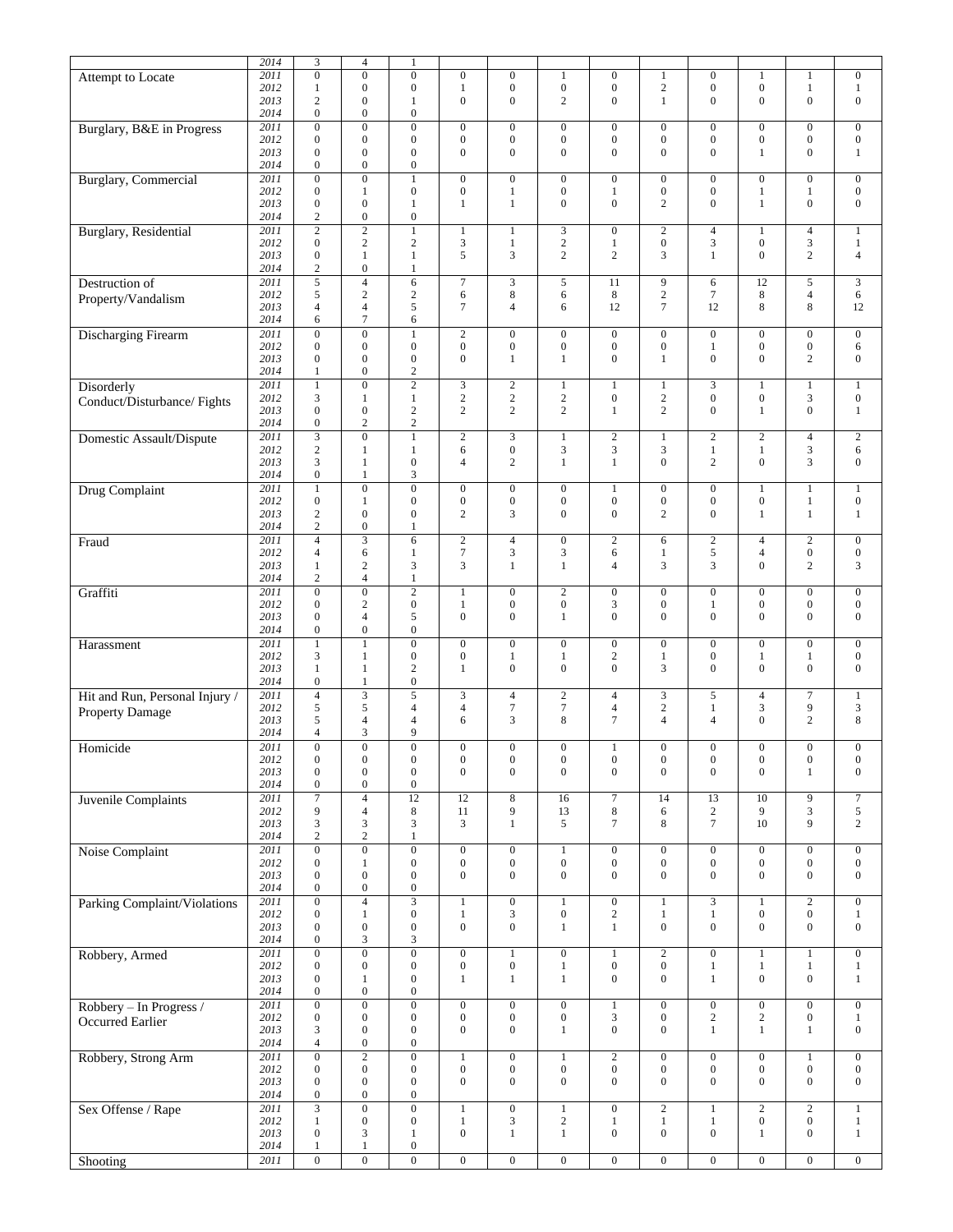|                                                  | 2012<br>2013 | $\boldsymbol{0}$<br>$\mathbf{0}$     | $\mathbf{0}$<br>$\mathbf{0}$         | $\boldsymbol{0}$<br>$\boldsymbol{0}$ | $\boldsymbol{0}$<br>$\mathbf{0}$     | $\boldsymbol{0}$<br>$\overline{0}$   | $\boldsymbol{0}$<br>$\mathbf{0}$     | $\boldsymbol{0}$<br>$\mathbf{0}$     | $\boldsymbol{0}$<br>$\mathbf{0}$     | $\mathbf{1}$<br>$\overline{0}$       | $\mathbf{0}$<br>$\mathbf{0}$         | $\boldsymbol{0}$<br>$\mathbf{0}$     | 1<br>$\overline{0}$                  |
|--------------------------------------------------|--------------|--------------------------------------|--------------------------------------|--------------------------------------|--------------------------------------|--------------------------------------|--------------------------------------|--------------------------------------|--------------------------------------|--------------------------------------|--------------------------------------|--------------------------------------|--------------------------------------|
|                                                  | 2014         | $\mathbf{0}$                         | $\mathbf{0}$                         | $\mathbf{1}$                         |                                      |                                      |                                      |                                      |                                      |                                      |                                      |                                      |                                      |
| Stabbing                                         | 2011<br>2012 | $\mathbf{0}$<br>$\mathbf{0}$         | $\overline{0}$<br>1                  | $\boldsymbol{0}$<br>$\boldsymbol{0}$ | $\boldsymbol{0}$<br>$\mathbf{1}$     | $\overline{0}$<br>$\boldsymbol{0}$   | $\boldsymbol{0}$<br>$\boldsymbol{0}$ | $\mathbf{1}$<br>$\boldsymbol{0}$     | $\mathbf{0}$<br>$\boldsymbol{0}$     | $\mathbf{1}$<br>$\mathbf{1}$         | $\boldsymbol{0}$<br>$\mathbf{1}$     | $\boldsymbol{0}$<br>$\boldsymbol{0}$ | 1<br>$\mathbf{1}$                    |
|                                                  | 2013         | $\mathbf{0}$                         | $\mathbf{0}$                         | $\boldsymbol{0}$                     | $\overline{0}$                       | $\mathbf{0}$                         | $\overline{0}$                       | $\mathbf{0}$                         | $\mathbf{0}$                         | $\overline{0}$                       | $\Omega$                             | $\mathbf{0}$                         | $\mathbf{0}$                         |
|                                                  | 2014         | $\boldsymbol{0}$                     | $\mathbf{0}$                         | $\boldsymbol{0}$                     |                                      |                                      |                                      |                                      |                                      |                                      |                                      |                                      |                                      |
| Suspicious Activity/Person/<br>Situation/Vehicle | 2011<br>2012 | 35<br>39                             | 38<br>37                             | 51<br>47                             | 54<br>33                             | 33<br>40                             | $\overline{35}$<br>42                | 58<br>44                             | 77<br>34                             | 61<br>37                             | 42<br>46                             | 36<br>39                             | 45<br>37                             |
|                                                  | 2013         | 24                                   | 23                                   | 29                                   | 25                                   | 51                                   | 35                                   | 54                                   | 37                                   | 37                                   | 27                                   | 35                                   | 21                                   |
| Tampering With A Vehicle                         | 2014<br>2011 | 63<br>1                              | 37<br>$\overline{0}$                 | 50<br>$\overline{0}$                 | $\mathbf{1}$                         | 1                                    | $\mathbf{1}$                         | $\mathbf{1}$                         | $\mathbf{0}$                         | $\mathbf{0}$                         | 1                                    | $\overline{0}$                       | $\mathbf{0}$                         |
|                                                  | 2012         | $\mathbf{1}$                         | $\mathbf{0}$                         | $\boldsymbol{0}$                     | $\mathbf{1}$                         | $\boldsymbol{0}$                     | $\mathbf{1}$                         | $\mathfrak{Z}$                       | 5                                    | $\mathbf{1}$                         | $\mathbf{1}$                         | $\mathbf{1}$                         | 3                                    |
|                                                  | 2013         | 3<br>$\boldsymbol{0}$                | $\mathbf{0}$<br>$\mathbf{0}$         | $\mathbf{0}$<br>$\boldsymbol{0}$     | $\mathbf{1}$                         | $\overline{0}$                       | $\mathbf{0}$                         | 5                                    | $\mathbf{0}$                         | 5                                    | $\overline{4}$                       | $\mathbf{0}$                         | $\mathbf{1}$                         |
| Theft                                            | 2014<br>2011 | 10                                   | $\overline{8}$                       | 11                                   | 10                                   | 8                                    | $\overline{4}$                       | 22                                   | 17                                   | 16                                   | 6                                    | 11                                   | 9                                    |
|                                                  | 2012         | 7                                    | $\tau$                               | 12                                   | 11                                   | 12                                   | 17                                   | 19                                   | 25                                   | 8                                    | 14                                   | 21                                   | 13                                   |
|                                                  | 2013<br>2014 | $\mathbf{0}$<br>7                    | 9<br>10                              | 10<br>8                              | 3                                    | 8                                    | 21                                   | 22                                   | 15                                   | 15                                   | 11                                   | $\overline{7}$                       | 12                                   |
| Vehicle Theft                                    | 2011         | $\overline{3}$                       |                                      | $\overline{2}$                       | $\mathbf{1}$                         | $\boldsymbol{0}$                     | $\mathbf{0}$                         | $\sqrt{2}$                           | 1                                    | 2                                    | 1                                    | $\mathbf{1}$                         | $\mathbf{0}$                         |
|                                                  | 2012         | 1                                    | 1<br>$\mathbf{0}$                    | $\boldsymbol{0}$<br>$\overline{4}$   | $\mathbf{1}$<br>$\mathbf{0}$         | $\overline{4}$<br>$\theta$           | $\sqrt{2}$                           | $\sqrt{2}$<br>$\mathbf{0}$           | $\mathbf{1}$<br>$\Omega$             | $\mathbf{0}$<br>$\theta$             | $\overline{3}$<br>$\overline{2}$     | $\sqrt{2}$                           | $\mathfrak{Z}$<br>$\overline{0}$     |
|                                                  | 2013<br>2014 | $\mathbf{1}$<br>2                    | $\mathbf{0}$                         | $\boldsymbol{0}$                     |                                      |                                      | $\mathbf{1}$                         |                                      |                                      |                                      |                                      | $\mathbf{1}$                         |                                      |
| Weapon Complaint/Violation                       | 2011         | $\boldsymbol{0}$                     | $\mathbf{0}$                         | $\boldsymbol{0}$                     | $\mathbf{1}$                         | $\overline{0}$                       | $\boldsymbol{0}$                     | $\boldsymbol{0}$                     | $\boldsymbol{0}$                     | $\mathbf{1}$                         | $\mathbf{1}$                         | $\boldsymbol{0}$                     | $\overline{c}$                       |
|                                                  | 2012<br>2013 | $\mathbf{0}$<br>$\boldsymbol{0}$     | $\mathbf{0}$<br>1                    | $\boldsymbol{0}$<br>$\boldsymbol{0}$ | $\mathbf{1}$<br>$\boldsymbol{0}$     | $\boldsymbol{0}$<br>$\overline{0}$   | $\boldsymbol{0}$<br>$\boldsymbol{0}$ | $\boldsymbol{0}$<br>$\boldsymbol{0}$ | $\boldsymbol{0}$<br>$\boldsymbol{0}$ | $\mathbf{1}$<br>$\mathbf{1}$         | $\mathbf{1}$<br>$\mathbf{0}$         | $\boldsymbol{0}$<br>$\boldsymbol{0}$ | $\mathbf{1}$<br>$\overline{0}$       |
|                                                  | 2014         | $\mathbf{0}$                         | 1                                    | $\overline{2}$                       |                                      |                                      |                                      |                                      |                                      |                                      |                                      |                                      |                                      |
|                                                  |              |                                      |                                      |                                      |                                      |                                      |                                      |                                      |                                      |                                      |                                      |                                      |                                      |
| <b>ARRESTS</b>                                   |              | Jan                                  | Feb                                  | Mar                                  | Apr                                  | <b>May</b>                           | June                                 | July                                 | Aug                                  | <b>Sept</b>                          | Oct                                  | <b>Nov</b>                           | <b>Dec</b>                           |
| Accident, PD/PI                                  | 2011<br>2012 | $\mathbf{1}$<br>$\mathbf{0}$         | $\overline{0}$<br>$\mathbf{1}$       | 1<br>$\mathbf{1}$                    | 3<br>$\mathbf{1}$                    | 1<br>$\boldsymbol{0}$                | $\boldsymbol{0}$<br>$\boldsymbol{0}$ | $\mathbf{0}$<br>1                    | $\overline{0}$<br>1                  | $\overline{0}$<br>$\boldsymbol{0}$   | $\overline{0}$<br>1                  | $\boldsymbol{0}$<br>$\mathbf{1}$     | 1<br>$\mathbf{1}$                    |
|                                                  | 2013         | $\overline{0}$                       | $\mathbf{0}$                         | $\overline{0}$                       | $\mathbf{0}$                         | $\mathbf{0}$                         | $\mathbf{1}$                         | $\mathbf{1}$                         | $\mathbf{0}$                         | $\mathbf{0}$                         | 1                                    | $\mathbf{0}$                         | $\mathbf{0}$                         |
|                                                  | 2014<br>2011 | $\mathbf{0}$<br>$\overline{0}$       | $\boldsymbol{0}$<br>$\overline{0}$   | $\boldsymbol{0}$<br>$\boldsymbol{0}$ | $\mathbf{0}$                         | $\boldsymbol{0}$                     | $\overline{0}$                       | $\boldsymbol{0}$                     | $\boldsymbol{0}$                     |                                      | $\boldsymbol{0}$                     | $\boldsymbol{0}$                     | $\boldsymbol{0}$                     |
| Assault                                          | 2012         | $\mathbf{0}$                         | $\mathbf{0}$                         | $\boldsymbol{0}$                     | $\boldsymbol{0}$                     | $\boldsymbol{0}$                     | $\boldsymbol{0}$                     | $\mathbf{1}$                         | $\boldsymbol{0}$                     | $\mathbf{1}$<br>$\boldsymbol{0}$     | $\overline{c}$                       | $\mathbf{1}$                         | $\boldsymbol{0}$                     |
|                                                  | 2013         | $\mathbf{0}$                         | $\mathbf{0}$                         | $\overline{0}$                       | $\mathbf{1}$                         | $\mathbf{1}$                         | $\mathbf{1}$                         | $\mathbf{0}$                         | 3                                    | $\overline{0}$                       | $\mathbf{1}$                         | $\mathbf{1}$                         | $\mathbf{0}$                         |
| <b>Burglary</b>                                  | 2014<br>2011 | $\boldsymbol{0}$<br>$\overline{0}$   | 1<br>$\boldsymbol{0}$                | $\boldsymbol{0}$<br>$\boldsymbol{0}$ | $\boldsymbol{0}$                     | $\boldsymbol{0}$                     | $\mathbf{1}$                         | $\boldsymbol{0}$                     | $\mathbf{0}$                         | $\boldsymbol{0}$                     | $\mathbf{1}$                         | $\mathbf{1}$                         | $\boldsymbol{0}$                     |
|                                                  | 2012         | $\mathbf{0}$                         | $\mathbf{1}$                         | $\boldsymbol{0}$                     | $\mathbf{0}$                         | $\boldsymbol{0}$                     | $\boldsymbol{0}$                     | $\mathbf{1}$                         | $\boldsymbol{0}$                     | $\boldsymbol{0}$                     | $\boldsymbol{0}$                     | $\mathbf{1}$                         | $\boldsymbol{0}$                     |
|                                                  | 2013<br>2014 | $\overline{0}$<br>$\mathbf{0}$       | $\mathbf{1}$<br>$\boldsymbol{0}$     | $\overline{0}$<br>$\boldsymbol{0}$   | $\mathbf{0}$                         | $\mathbf{1}$                         | $\overline{0}$                       | $\mathbf{0}$                         | $\Omega$                             | $\overline{0}$                       | $\theta$                             | $\mathbf{0}$                         | $\Omega$                             |
| <b>Destruction of Property</b>                   | 2011         | $\boldsymbol{0}$                     | $\boldsymbol{0}$                     | $\boldsymbol{0}$                     | $\mathbf{0}$                         | 1                                    | $\boldsymbol{0}$                     | $\boldsymbol{0}$                     | $\mathbf{0}$                         | $\mathbf{1}$                         | 1                                    | $\boldsymbol{0}$                     | $\boldsymbol{0}$                     |
|                                                  | 2012<br>2013 | $\mathbf{0}$<br>$\mathbf{0}$         | $\mathbf{0}$<br>$\mathbf{0}$         | $\mathbf{0}$<br>$\mathbf{0}$         | $\mathbf{1}$<br>$\overline{0}$       | 1<br>$\overline{0}$                  | $\boldsymbol{0}$<br>$\mathbf{0}$     | $\boldsymbol{0}$<br>$\mathbf{0}$     | $\boldsymbol{0}$<br>$\Omega$         | $\boldsymbol{0}$<br>$\Omega$         | $\boldsymbol{0}$<br>$\Omega$         | $\boldsymbol{0}$<br>$\mathbf{0}$     | $\boldsymbol{0}$<br>$\mathbf{0}$     |
|                                                  | 2014         | $\boldsymbol{0}$                     | $\mathbf{0}$                         | $\mathbf{0}$                         |                                      |                                      |                                      |                                      |                                      |                                      |                                      |                                      |                                      |
| <b>Disorderly Conduct</b>                        | 2011         | $\mathbf{1}$                         | $\mathbf{0}$                         | $\overline{0}$                       | $\mathbf{1}$                         | $\mathbf{1}$                         | $\boldsymbol{0}$                     | $\boldsymbol{0}$                     | $\mathbf{0}$                         | $\mathbf{0}$                         | $\overline{c}$                       | $\boldsymbol{0}$                     | $\boldsymbol{0}$                     |
| /Disturbance/ Fights                             | 2012<br>2013 | 1<br>$\mathbf{0}$                    | 1<br>$\mathbf{0}$                    | $\boldsymbol{0}$<br>$\mathbf{0}$     | $\mathbf{1}$<br>$\boldsymbol{0}$     | 1<br>$\mathbf{0}$                    | $\mathbf{1}$<br>$\mathbf{0}$         | $\boldsymbol{0}$<br>$\mathbf{0}$     | $\boldsymbol{0}$<br>$\mathbf{1}$     | $\boldsymbol{0}$<br>$\overline{0}$   | $\boldsymbol{0}$<br>$\Omega$         | $\mathbf{2}$<br>$\mathbf{0}$         | $\boldsymbol{0}$<br>$\overline{0}$   |
|                                                  | 2014         | $\mathbf{0}$                         | $\boldsymbol{0}$                     | 1                                    |                                      |                                      |                                      |                                      |                                      |                                      |                                      |                                      |                                      |
| Domestic Assault/Dispute                         | 2011<br>2012 | $\overline{c}$<br>$\mathbf{0}$       | $\boldsymbol{0}$<br>$\mathbf{0}$     | $\boldsymbol{0}$<br>1                | $\sqrt{2}$<br>$\overline{c}$         | 3<br>$\overline{0}$                  | $\boldsymbol{0}$<br>3                | $\boldsymbol{0}$<br>$\sqrt{2}$       | $\boldsymbol{0}$<br>$\mathbf{0}$     | $\boldsymbol{0}$<br>$\mathbf{2}$     | 1<br>$\boldsymbol{0}$                | $\sqrt{2}$<br>$\sqrt{2}$             | $\sqrt{2}$<br>5                      |
|                                                  | 2013         | $\overline{c}$                       | 1                                    | $\boldsymbol{0}$                     | $\overline{c}$                       | $\overline{0}$                       | $\mathbf{1}$                         | $\mathbf{0}$                         | $\mathbf{0}$                         | $\mathfrak{2}$                       | $\mathbf{0}$                         | $\mathbf{0}$                         | $\mathbf{0}$                         |
|                                                  | 2014         | $\overline{0}$                       | 1                                    | $\overline{\mathbf{c}}$              |                                      |                                      |                                      |                                      |                                      |                                      |                                      |                                      |                                      |
| Drug Complaint                                   | 2011<br>2012 | $\overline{1}$<br>$\boldsymbol{0}$   | $\boldsymbol{0}$<br>1                | $\overline{0}$<br>$\boldsymbol{0}$   | $\boldsymbol{0}$<br>$\boldsymbol{0}$ | $\boldsymbol{0}$<br>$\boldsymbol{0}$ | $\boldsymbol{0}$<br>$\boldsymbol{0}$ | $\boldsymbol{0}$                     | $\boldsymbol{0}$<br>$\boldsymbol{0}$ | $\boldsymbol{0}$<br>$\boldsymbol{0}$ | $\boldsymbol{0}$                     | $\mathbf{1}$                         | 1<br>$\boldsymbol{0}$                |
|                                                  | 2013         | $\boldsymbol{0}$                     | $\boldsymbol{0}$                     | $\boldsymbol{0}$                     | $\mathbf{1}$                         | 3                                    | $\boldsymbol{0}$                     | $\boldsymbol{0}$                     | $\mathbf{1}$                         | $\overline{0}$                       | $\mathbf{1}$                         | $\mathbf{1}$                         | $\mathbf{1}$                         |
| Hit and Run, Property Damage                     | 2014<br>2011 | 1<br>$\boldsymbol{0}$                | $\boldsymbol{0}$<br>$\boldsymbol{0}$ | 1<br>$\boldsymbol{0}$                | $\mathbf{1}$                         | $\boldsymbol{0}$                     | $\boldsymbol{0}$                     | $\boldsymbol{0}$                     | $\boldsymbol{0}$                     | $\boldsymbol{0}$                     | $\overline{0}$                       | $\boldsymbol{0}$                     | $\boldsymbol{0}$                     |
|                                                  | 2012         | $\mathbf{0}$                         | $\boldsymbol{0}$                     | $\boldsymbol{0}$                     | $\boldsymbol{0}$                     | $\mathbf{1}$                         | $\boldsymbol{0}$                     | $\boldsymbol{0}$                     | $\boldsymbol{0}$                     | $\boldsymbol{0}$                     | $\boldsymbol{0}$                     | $\mathbf{1}$                         | $\boldsymbol{0}$                     |
|                                                  | 2013<br>2014 | $\boldsymbol{0}$<br>$\boldsymbol{0}$ | $\boldsymbol{0}$<br>$\boldsymbol{0}$ | $\boldsymbol{0}$<br>$\sqrt{2}$       | $\mathbf{0}$                         | $\boldsymbol{0}$                     | $\boldsymbol{0}$                     | $\boldsymbol{0}$                     | $\mathbf{1}$                         | $\boldsymbol{0}$                     | $\overline{0}$                       | $\boldsymbol{0}$                     | $\mathbf{1}$                         |
| Homicide                                         | 2011         | $\overline{0}$                       | $\overline{0}$                       | $\overline{0}$                       | $\overline{0}$                       | $\boldsymbol{0}$                     | $\overline{0}$                       | $\overline{0}$                       | $\mathbf{0}$                         | $\overline{0}$                       | $\overline{0}$                       | $\overline{0}$                       | $\overline{0}$                       |
|                                                  | 2012<br>2013 | $\boldsymbol{0}$<br>$\boldsymbol{0}$ | $\boldsymbol{0}$<br>$\boldsymbol{0}$ | $\boldsymbol{0}$<br>$\boldsymbol{0}$ | $\boldsymbol{0}$<br>$\boldsymbol{0}$ | $\boldsymbol{0}$<br>$\boldsymbol{0}$ | $\boldsymbol{0}$<br>$\boldsymbol{0}$ | $\boldsymbol{0}$<br>$\boldsymbol{0}$ | $\boldsymbol{0}$<br>$\boldsymbol{0}$ | $\boldsymbol{0}$<br>$\boldsymbol{0}$ | $\boldsymbol{0}$<br>$\boldsymbol{0}$ | $\boldsymbol{0}$<br>$\boldsymbol{0}$ | $\boldsymbol{0}$<br>$\mathbf{0}$     |
|                                                  | 2014         | $\boldsymbol{0}$                     | $\boldsymbol{0}$                     | $\boldsymbol{0}$                     |                                      |                                      |                                      |                                      |                                      |                                      |                                      |                                      |                                      |
| Misc. (disturbance, fights,                      | 2011         | $\mathbf{1}$                         | 3                                    | 3                                    | 3                                    | $\mathbf{1}$                         | 3                                    | $\boldsymbol{0}$                     | $\boldsymbol{0}$                     | 3                                    | $\boldsymbol{0}$                     | $\mathbf{1}$                         | 5                                    |
| disorderly conduct, juvenile,                    | 2012<br>2013 | $\overline{c}$<br>$\mathfrak{Z}$     | $\boldsymbol{0}$<br>$\mathbf{2}$     | $\boldsymbol{0}$<br>$\boldsymbol{0}$ | $\mathfrak{Z}$<br>$\overline{c}$     | $\mathbf{1}$<br>$\overline{c}$       | $\sqrt{2}$<br>$\mathbf{1}$           | $\sqrt{2}$<br>$\mathbf{1}$           | $\boldsymbol{0}$<br>$\mathbf{0}$     | 3<br>$\boldsymbol{0}$                | 3<br>1                               | $\mathbf{1}$<br>$\sqrt{2}$           | $\mathbf{1}$<br>$\overline{0}$       |
| etc.)                                            | 2014         | $\boldsymbol{0}$                     | $\boldsymbol{0}$                     | $\boldsymbol{0}$                     |                                      |                                      |                                      |                                      |                                      |                                      |                                      |                                      |                                      |
| Robbery                                          | 2011<br>2012 | $\overline{0}$<br>$\boldsymbol{0}$   | $\overline{2}$<br>$\boldsymbol{0}$   | $\overline{0}$<br>$\boldsymbol{0}$   | $\overline{0}$<br>$\boldsymbol{0}$   | $\boldsymbol{0}$<br>$\boldsymbol{0}$ | $\mathbf{1}$<br>$\boldsymbol{0}$     | $\overline{0}$<br>$\boldsymbol{0}$   | $\mathbf{0}$<br>$\boldsymbol{0}$     | $\overline{0}$<br>$\,1$              | $\boldsymbol{0}$<br>$\boldsymbol{0}$ | $\overline{0}$<br>$\mathbf{1}$       | $\boldsymbol{0}$<br>$\boldsymbol{0}$ |
|                                                  | 2013         | $\mathbf{1}$                         | $\boldsymbol{0}$                     | $\boldsymbol{0}$                     | 1                                    | $\boldsymbol{0}$                     | $\overline{c}$                       | $\mathbf{0}$                         | $\mathbf{0}$                         | $\mathbf{0}$                         | $\boldsymbol{0}$                     | $\boldsymbol{0}$                     | $\mathbf{0}$                         |
|                                                  | 2014<br>2011 | $\boldsymbol{0}$<br>$\overline{0}$   | $\boldsymbol{0}$<br>$\overline{0}$   | $\boldsymbol{0}$<br>$\boldsymbol{0}$ | $\boldsymbol{0}$                     | $\mathbf{0}$                         | $\boldsymbol{0}$                     | $\boldsymbol{0}$                     | $\mathbf{0}$                         | $\mathbf{0}$                         | $\boldsymbol{0}$                     | $\overline{0}$                       | $\boldsymbol{0}$                     |
| Shooting                                         | 2012         | $\mathbf{0}$                         | $\boldsymbol{0}$                     | $\boldsymbol{0}$                     | $\boldsymbol{0}$                     | $\boldsymbol{0}$                     | $\boldsymbol{0}$                     | $\boldsymbol{0}$                     | $\boldsymbol{0}$                     | $\boldsymbol{0}$                     | $\boldsymbol{0}$                     | $\boldsymbol{0}$                     | $\mathbf{1}$                         |
|                                                  | 2013         | $\mathbf{0}$                         | $\boldsymbol{0}$                     | $\boldsymbol{0}$                     | $\boldsymbol{0}$                     | $\mathbf{0}$                         | $\boldsymbol{0}$                     | $\boldsymbol{0}$                     | $\mathbf{0}$                         | $\boldsymbol{0}$                     | $\mathbf{0}$                         | $\boldsymbol{0}$                     | $\boldsymbol{0}$                     |
| Stabbing                                         | 2014<br>2011 | $\mathbf{0}$<br>$\boldsymbol{0}$     | $\boldsymbol{0}$<br>$\overline{0}$   | $\boldsymbol{0}$<br>$\boldsymbol{0}$ | $\boldsymbol{0}$                     | $\boldsymbol{0}$                     | $\boldsymbol{0}$                     | $\mathbf{0}$                         | $\boldsymbol{0}$                     | $\mathbf{1}$                         | $\boldsymbol{0}$                     | $\overline{0}$                       | $\mathbf{1}$                         |
|                                                  | 2012         | $\boldsymbol{0}$                     | $\boldsymbol{0}$                     | $\boldsymbol{0}$                     | $\overline{0}$                       | $\boldsymbol{0}$                     | $\boldsymbol{0}$                     | $\boldsymbol{0}$                     | $\boldsymbol{0}$                     | $\mathbf{1}$                         | $\boldsymbol{0}$                     | $\boldsymbol{0}$                     | $\mathbf{1}$                         |
|                                                  | 2013<br>2014 | $\boldsymbol{0}$<br>$\boldsymbol{0}$ | $\boldsymbol{0}$<br>$\boldsymbol{0}$ | $\boldsymbol{0}$<br>$\boldsymbol{0}$ | $\boldsymbol{0}$                     | $\boldsymbol{0}$                     | $\overline{0}$                       | $\mathbf{0}$                         | $\mathbf{0}$                         | $\overline{0}$                       | $\boldsymbol{0}$                     | $\mathbf{0}$                         | $\boldsymbol{0}$                     |
| <b>Suspicious Person</b>                         | 2011         | $\overline{2}$                       | $\overline{0}$                       | $\overline{0}$                       | $\boldsymbol{0}$                     | $\boldsymbol{0}$                     | $\overline{4}$                       | $\overline{4}$                       | $\overline{c}$                       | $\overline{c}$                       | $\boldsymbol{0}$                     | $\boldsymbol{0}$                     | $\boldsymbol{0}$                     |
| /Situation/Vehicle                               | 2012         | $\mathbf{1}$                         | 3                                    | 1                                    | $\sqrt{2}$                           | $\mathbf{1}$                         | $\overline{4}$                       | $\sqrt{2}$                           | $\overline{4}$                       | $\mathbf{1}$                         | $\mathbf{1}$                         | $\sqrt{2}$                           | $\mathbf{1}$                         |
|                                                  | 2013<br>2014 | $\boldsymbol{0}$<br>3                | $\boldsymbol{0}$<br>$\overline{c}$   | $\boldsymbol{0}$<br>3                | $\overline{c}$                       | $\mathbf{1}$                         | $\boldsymbol{0}$                     | $\sqrt{2}$                           | $\boldsymbol{0}$                     | $\overline{c}$                       | $\boldsymbol{0}$                     | $\mathbf{1}$                         | $\boldsymbol{0}$                     |